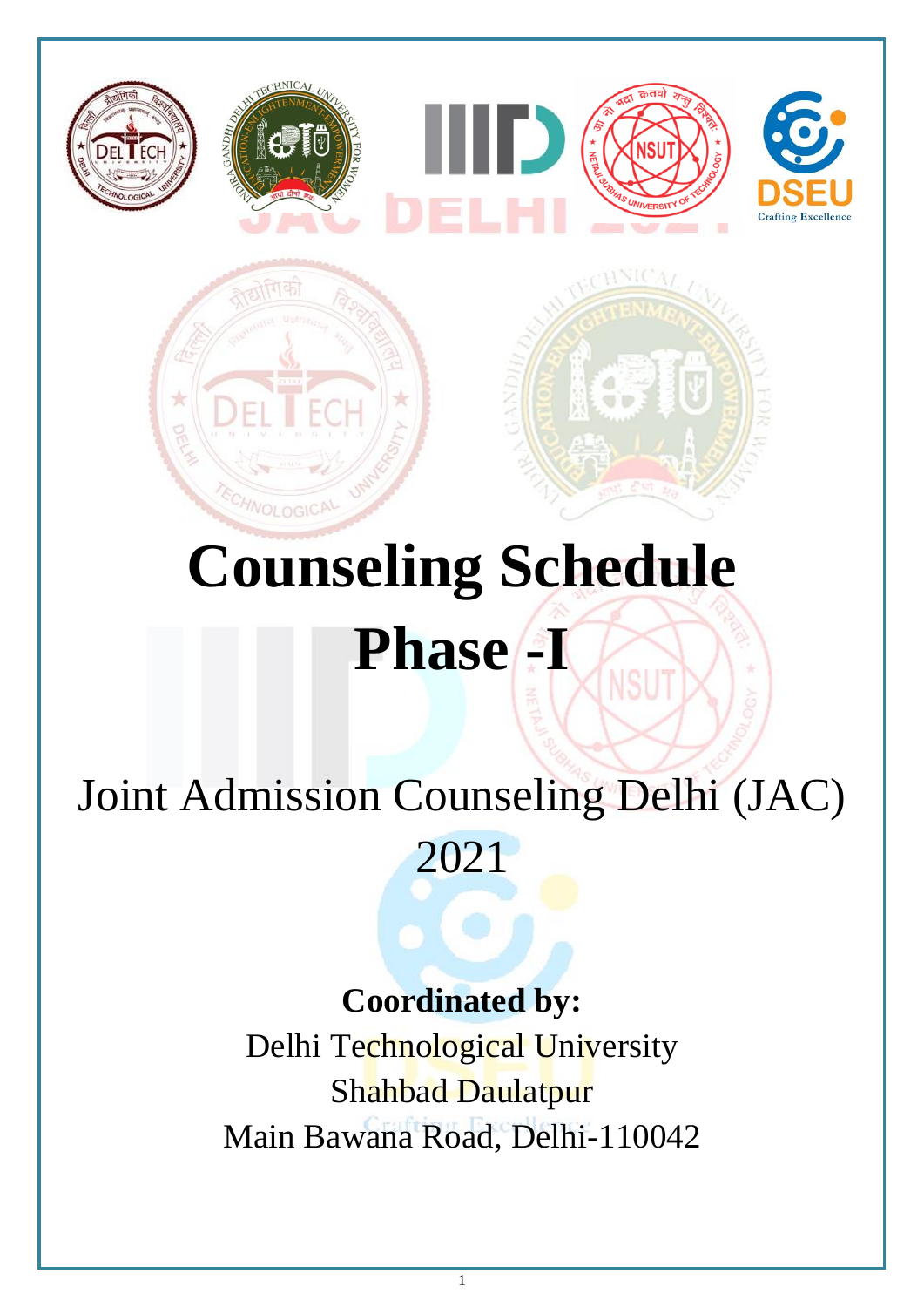#### **Phase I counseling Schedule for B. Tech. and Dual Degree Program B.Tech.(MAE) +MBA**

| 1. Commencement of Online Registration and choice filling.                                       | September 24, 2021 (Friday)<br>from 10:00 AM         |
|--------------------------------------------------------------------------------------------------|------------------------------------------------------|
| Closing Date and Time for Online Registration (Registration<br>Form filling and Choice filling.) | $\vert$ October 24, 2021 (Sunday)<br>till 11:59 P.M. |

#### **IMPORTANT NOTE:**

**All registered candidates claiming reservation under Defence (CW) sub-category and/or have made claim for Bonus Points for IIIT Delhi, or reservation against KM seats are required to upload their relevant documents through JAC Delhi portal during registration process itself (during time of filling online registration form). The admission committee will verify uploaded documents on the dates mentioned below and intimation regarding outcome of verification will be made available to candidates latest by 5:00 PM on the last date of verification. Candidates may be asked to submit additional documents against their claim for bonus marks/CW priorities.**

| <b>ONLINE VERIFICATION OF DOCUMENTS</b><br>10:00 A.M.<br>CW (Defence) sub-category Priority I to V & VII only, KM<br>(Kashmiri Migrants)<br>TO.<br>05:00 P.M.<br>& |                                                                                |
|--------------------------------------------------------------------------------------------------------------------------------------------------------------------|--------------------------------------------------------------------------------|
|                                                                                                                                                                    |                                                                                |
| <b>Bonus Points with reference only to IIIT-D</b>                                                                                                                  | <b>October 25, 2021</b><br>(Monday) to<br><b>October 26, 2021</b><br>(Tuesday) |

**Note: If candidate is not satisfied with outcome of the document verification, he/she can interact with JAC Delhi team on IIIT Delhi helpline numbers or can visit IIIT Delhi, Okhla Industrial Estate, Phase IIIT Delhi-110020, personally on October 27, 2021 (Wednesday) before 5:00 PM.**

#### **Highlights of the Counselling Process and Tentative Counseling Schedule for admission to B. Tech. and Dual Degree (B. Tech. + MBA)**

- i) In each round, seat allotment result will be declared on specified date and time.
- ii) Those who have been allotted a fresh seat in a round will be asked to pay the admission fee of Rs. 1,12,000/- using a fee payment link available in their login.
- iii) Admission committee will verify the documents and check status of admission fee payment as per schedule mentioned for each round. If all the uploaded documents are as per requirement and the admission fee has been paid by the candidate, his/her admission will be confirmed by admission committee and the admission status will be made available to the candidate through the candidate's Login. Such candidates can download the provisional admission letter from JAC Delhi website. The admitted candidates can freeze their allotted seat if they do not want any upgradation of branch/institute as per their filled choices. Freezing of seat can be done only after admission is confirmed by the admission committee prior to a date and time specified in the counselling schedule for each round.
- iv) In case of any deficiency/deficiencies found in the uploaded documents, or the academic fee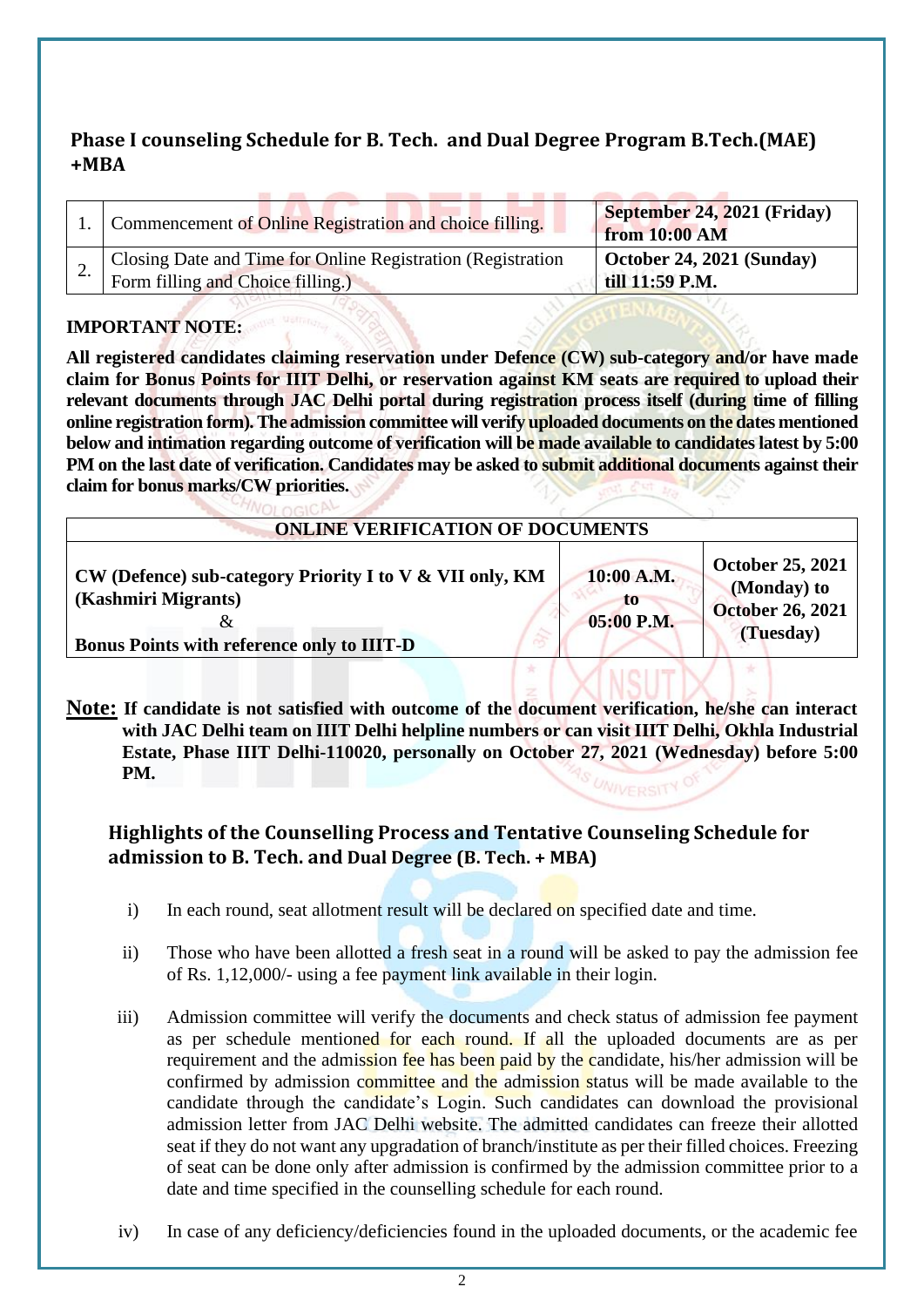is not paid, admission of the candidate will be cancelled after completion of the round in which the seat has been allotted. Information about deficiencies will be made available to the candidate on or before specific date and time during each round of counseling. If candidate can clear the deficiencies before end of a round, his/her admission will be confirmed. To clear the deficiencies, candidate can upload new documents/additional documents, as asked by admission committee or he/she can visit the institute where seat is allotted before completion of the round.

- v) For candidates whose admissions are not confirmed due to some deficiencies, seat allotted to the candidate will be cancelled. Such candidates may be considered for next round of counselling with changed credentials (e.g. if OBC certificate is not valid, category may be changed from OBC to GENERAL).
- vi) In case the admission of a candidate who has paid the academic fee of Rs. 1,12,000/- is not confirmed because of some deficiencies/inconsistencies in their documents, the academic fee paid by them will be **refunded within 10 days after last date of withdrawal** (refer counseling schedule).

**During online counseling rounds, there will be no physical reporting of the candidates.**

#### **Phase I of Counseling**

| <b>FIRST ROUND</b>                                                                        |                                                                                                      |  |
|-------------------------------------------------------------------------------------------|------------------------------------------------------------------------------------------------------|--|
| Declaration of seat allotment result                                                      | Oct. 28, 2021 (Thursday)<br>(After 05:00 P.M.)                                                       |  |
| Online reporting, academic fee payment, branch freezing and admission withdrawal schedule |                                                                                                      |  |
| Payment of academic fee of Rs. 1,12,000 through                                           | Oct. 29 (Friday) to Nov. 2 (Tuesday) 2021 (upto                                                      |  |
| JAC Delhi portal                                                                          | $5:00$ PM only)                                                                                      |  |
| Confirmation of admission / intimation of                                                 | Nov. 3, 2021 (Wednesday) (before 2:00PM)                                                             |  |
| deficiencies to the candidates                                                            |                                                                                                      |  |
| Chance to clear the deficiencies by uploading new                                         |                                                                                                      |  |
| documents/visiting allotted institute personally                                          | Nov. 3, 2021 upto 5:00 PM                                                                            |  |
| Online seat freezing                                                                      | Immediately after confirmation of admission.<br>Last date and time: Nov. 3, 2021 (upto 11:59)<br>PM) |  |
| (Candidates can freeze their allotted seat if they do not want                            |                                                                                                      |  |
| any upgradation of seat/institute as per their filled choices)                            |                                                                                                      |  |
| Withdrawal of admission                                                                   |                                                                                                      |  |

#### **SECOND ROUND**

#### **New Registrations/ Change in Preference of Choices 05/11/2021 (Friday) (10:00AM to 11:59 P.M.)**

#### **Defence, KM Priority & Bonus Points Verification for newly registered candidates Nov. 8, 2021 (Monday) 10:00 AM – 2:00 PM**

(For Newly registered candidates, their documents uploaded during registration will be verified for Defence Priority & Bonus Point. Status of this verification will be made available to the candidates before 5:00PM on Nov. 8, 2021)

Declaration of seat allotment result **Nov. 9, 2021 (Tuesday)** (After 05:00 P.M.)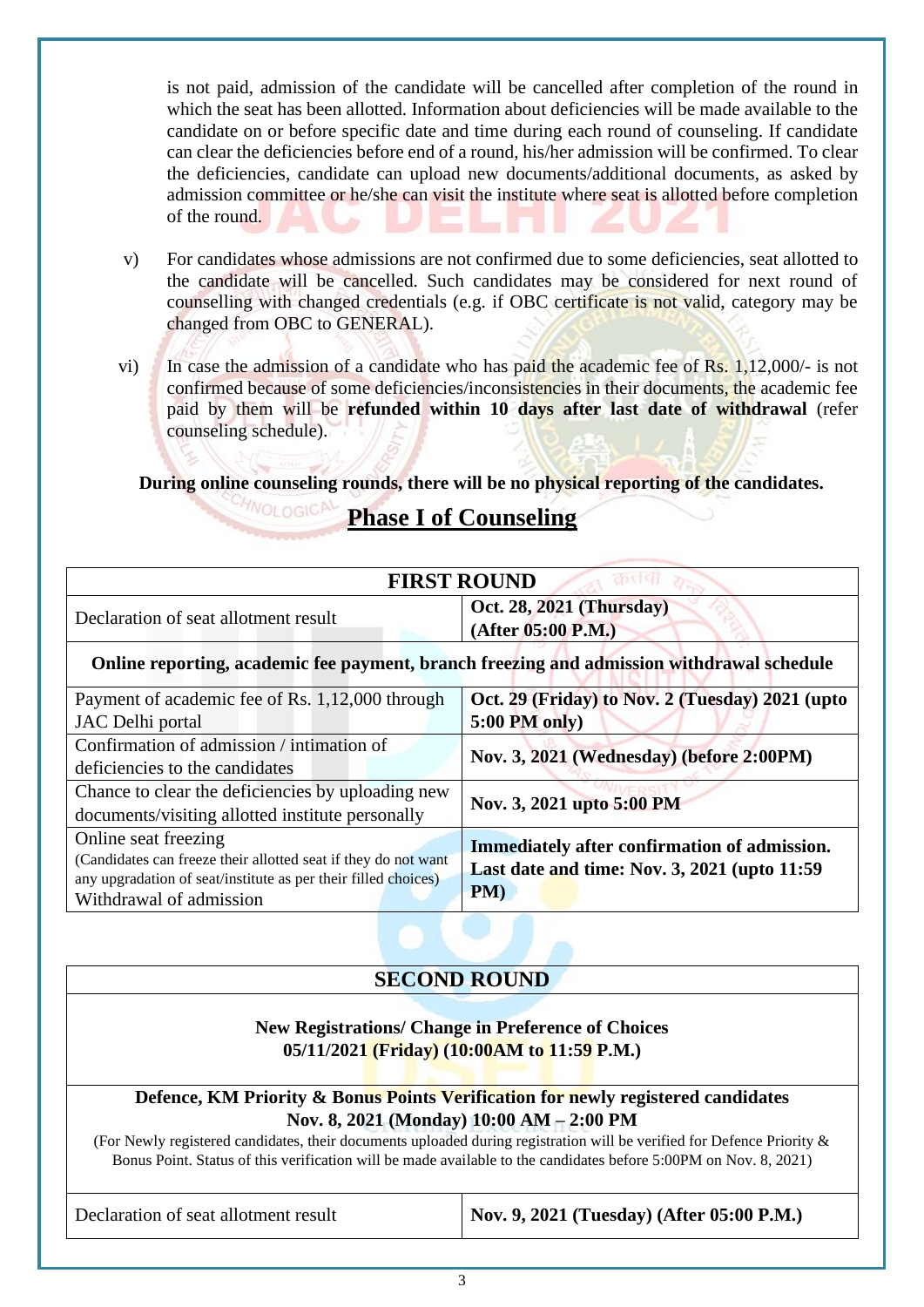#### **Online reporting and academic fee payment, branch freezing and admission withdrawal schedule**

| Payment of academic fee of Rs. 1,12,000 through                | Nov. 10 (Wednesday) to Nov. 15 (Monday),                               |  |
|----------------------------------------------------------------|------------------------------------------------------------------------|--|
| JAC Delhi portal                                               | 2021 (upto 5:00 PM only)                                               |  |
| Confirmation of admission / intimation of                      |                                                                        |  |
| deficiencies to the candidates                                 | Nov. 16, 2021 (Tuesday) (before 2:00 PM)                               |  |
| Chance to clear the deficiencies by uploading new              | Nov. 16, 2021 (Tuesday) upto 5:00 PM                                   |  |
| documents/visiting allotted institute personally               |                                                                        |  |
| Online seat freezing                                           | Immediately after confirmation of admission.                           |  |
| (Candidates can freeze their allotted seat if they do not want | Last date and time: Nov. 16, 2021 (Tuesday)                            |  |
| any upgradation of seat/institute as per their filled choices) | $(\text{upto } 11:59 \text{ PM})$                                      |  |
| Withdrawal of admission                                        | Nov. 10 (Wednesday) to Nov. 16 (Tuesday),<br>2021 (upto 11:59 PM only) |  |

#### **THIRD ROUND**

**UP** 

 $\sqrt{81}$ 

т

 $\star$ 

 $^{\star}$ 

Ec.

**New Registrations/ Change in Preference of Choices Nov. 17, 2021 (Wednesday) (10:00 AM to 11:59 PM)**

#### **Defence, KM priority & Bonus Points Verification for newly registered candidates Nov. 18, 2021 (Thursday) 10:00 AM – 12:00 NOON**

(For Newly registered candidates, their documents uploaded during registration will be verified for Defence Priority & Bonus Point. Status of this verification will be made available to the candidates before 5:00PM on Nov. 18, 2021)

 $\sqrt{2}$ 

| Declaration of seat allotment result                                                         | Nov. 22, 2021 (Monday) (After 05:00 P.M.)     |  |
|----------------------------------------------------------------------------------------------|-----------------------------------------------|--|
| Online reporting and academic fee payment, branch freezing and admission withdrawal schedule |                                               |  |
| Payment of academic fee of Rs. 1,12,000 through                                              | Nov. 23 (Tuesday) to Nov 26, 2020 (Thursday)  |  |
| JAC Delhi portal                                                                             | $(\text{upto } 5:00 \text{ PM only})$         |  |
| Confirmation of admission / intimation of                                                    | Nov. 27, 2021 (Saturday) (upto 2:00 PM only)  |  |
| deficiencies to the candidates                                                               |                                               |  |
| Chance to clear the deficiencies by uploading new                                            |                                               |  |
| documents/visiting allotted institute personally                                             | Nov. 27, 2021 (Saturday) upto 5:00 PM         |  |
| Online seat freezing                                                                         | Immediately after confirmation of admission.  |  |
| (Candidates can freeze their allotted seat if they do not want                               | Last date and time: Nov. 27, 2021 (Saturday)  |  |
| any upgradation of seat/institute as per their filled choices)                               | $(\text{upto } 11:59 \text{ PM})$             |  |
|                                                                                              | Nov. 23 (Tuesday) to Nov. 27 (Saturday), 2021 |  |
| Withdrawal of admission                                                                      | $(\text{upto } 11:59 \text{ PM only})$        |  |

| <b>FOURTH ROUND</b>                                                                                                    |                                             |  |
|------------------------------------------------------------------------------------------------------------------------|---------------------------------------------|--|
| New Registrations/ Change in Preference of Choices                                                                     |                                             |  |
| Nov. 29, 2021 (Monday) (10:00AM to 11:59 P.M.)                                                                         |                                             |  |
| Defence, KM priority & Bonus Points Verification for newly registered candidates                                       |                                             |  |
| Nov. 30, 2020 (Tuesday) 10:00 AM - 12:00 NOON                                                                          |                                             |  |
| (For Newly registered candidates, their documents uploaded during registration will be verified for Defence Priority & |                                             |  |
| Bonus Point. Status of this verification will be made available to the candidates before 2:00PM on Nov. 30, 2021)      |                                             |  |
| Declaration of seat allotment result                                                                                   | Dec. 1, 2021 (Wednesday) (After 05:00 P.M.) |  |